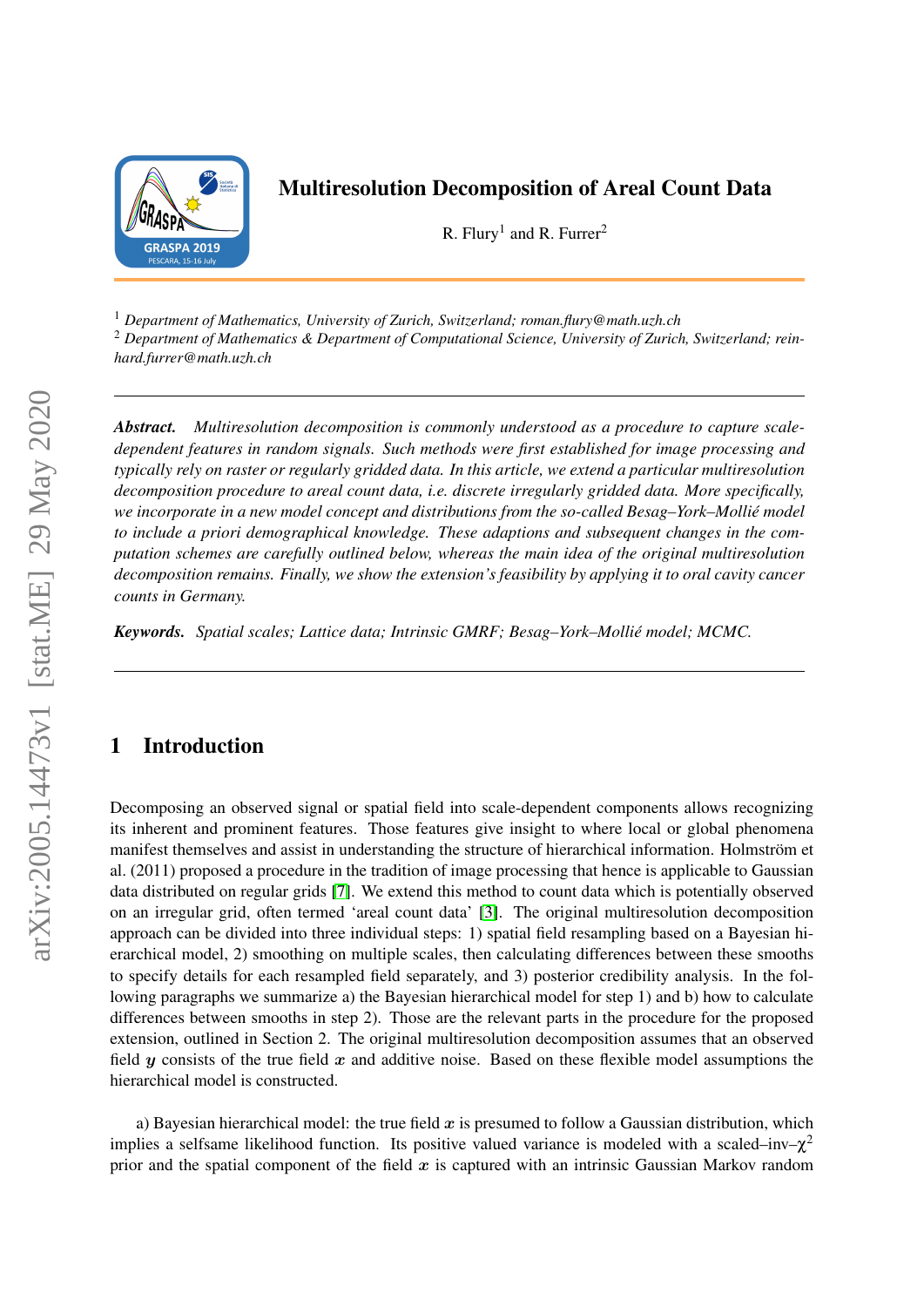field (IGMRF) using a precision matrix  $Q$  [\[10\]](#page-3-2). With those choices, the resulting marginal posterior is of closed form and corresponds to a multivariate t-distribution [\[4\]](#page-3-3).

b) Calculate differences between smooths: the proposed penalty smoother is defined as  $S_{\lambda} = (I +$  $\lambda Q$ )<sup>-1</sup>, where  $\lambda$  is the scale or smoothing parameter, such that  $0 = \lambda_1 < \lambda_2 < \ldots < \lambda_L = \infty$ . The spatial field x is interpreted as random vector,  $S_{\lambda_1}x = x$  defines the identity mapping and  $S_{\lambda_1}x = S_{\infty}x$ the mean field. On the ground of those preliminaries,  $x$  can be decomposed as differences of consecutive smooths:  $x = \sum_{l=1}^{L-1} (S_{\lambda_l} - S_{\lambda_{l+1}}) x + S_{\infty} x$ . Scale-dependent details are then formalized as  $z_l = (S_{\lambda_l} - S_{\lambda_{l+1}}) x$  for  $l = 1, \ldots, L-1$  and  $z_L = S_{\infty} x$ .

Pivotal for a) and b) is the definition of the precision matrix  $Q$ :

$$
\boldsymbol{x}^{\top} \boldsymbol{Q} \boldsymbol{x} = \sum_{j} \left( \sum_{i \sim j} x_i - 4x_j \right)^2, \tag{1}
$$

where *i*∼*j* denotes neighboring grid locations. To ensure four neighbors at every grid location *i*, the boundary values of  $x$  are extended across the initial grid. This definition inherently demands the data allocated to a regular grid but bears the advantage that individual computational steps can be optimized based on  $Q$ 's fast eigendecomposition, such that large dimensional problems can be solved efficiently.

## 2 Extension

To decompose areal count data, first the resampling pattern described in a) needs modification. Assuming the *n* observed counts  $y = (y_1, \ldots, y_n)^\top$  are realizations from a conditionally independent Poisson distribution and the expected counts  $e = (e_1, \ldots, e_n)^\top$  are known for every location in the spatial field. The Poisson's rate for a location  $i$ , is defined as the product of the expected count  $e_i$  and the respective relative risk, denoted as  $\exp(\eta_i)$ . We construct the hierarchical model, to resample the spatial field, with the likelihood function

$$
\pi(\boldsymbol{y}|\eta_1,\ldots,\eta_n) \propto \prod_{i=1}^n \exp(y_i\eta_i - e_i \exp(\eta_i)), \qquad (2)
$$

which corresponds to the classical Besag–York–Mollié (BYM) model [\[1\]](#page-3-4). Whereat  $\eta$  is modeled as the composition of the true log-relative risk  $u$  and a normal zero-mean noise term  $v$ , with unknown precision parameter  $\kappa_n$ . Analogous to the original model, we use a first order IGMRF process to model the spatial component with accompanying precision parameter  $\kappa_u$ , such that

$$
\pi(u|\kappa_u) \propto \kappa_u^{\frac{n-1}{2}} \exp\left(-\frac{\kappa_u}{2} \sum_{i \sim j} (u_i - u_j)^2\right) = \kappa_u^{\frac{n-1}{2}} \exp\left(-\frac{\kappa_u}{2} u^\top R u\right).
$$
 (3)

Again *i*∼*j* denotes neighboring lattice locations but here in terms of regions sharing a common border. Assigning Gamma priors for both precision parameters implies a posterior distribution of non-closed form. Hence, we use a Gibbs sampler with a Metropolis-Hastings (MH) step to resample the log-relative risks  $u$ , the noise components v and parameters [\[6\]](#page-3-5). Finally, we exploit that the mean of a Poisson distribution is equivalent to its rate and reconstruct the spatial field with  $e \cdot \exp(u+v)$ , for every sampled field  $u$  and  $v$ .

We form the scale-dependent details still relying on a penalty smoother. Instead of using the matrix  $Q$  from the original model, we include the precision matrix  $R$  of the first order IGMRF [\[10\]](#page-3-2). The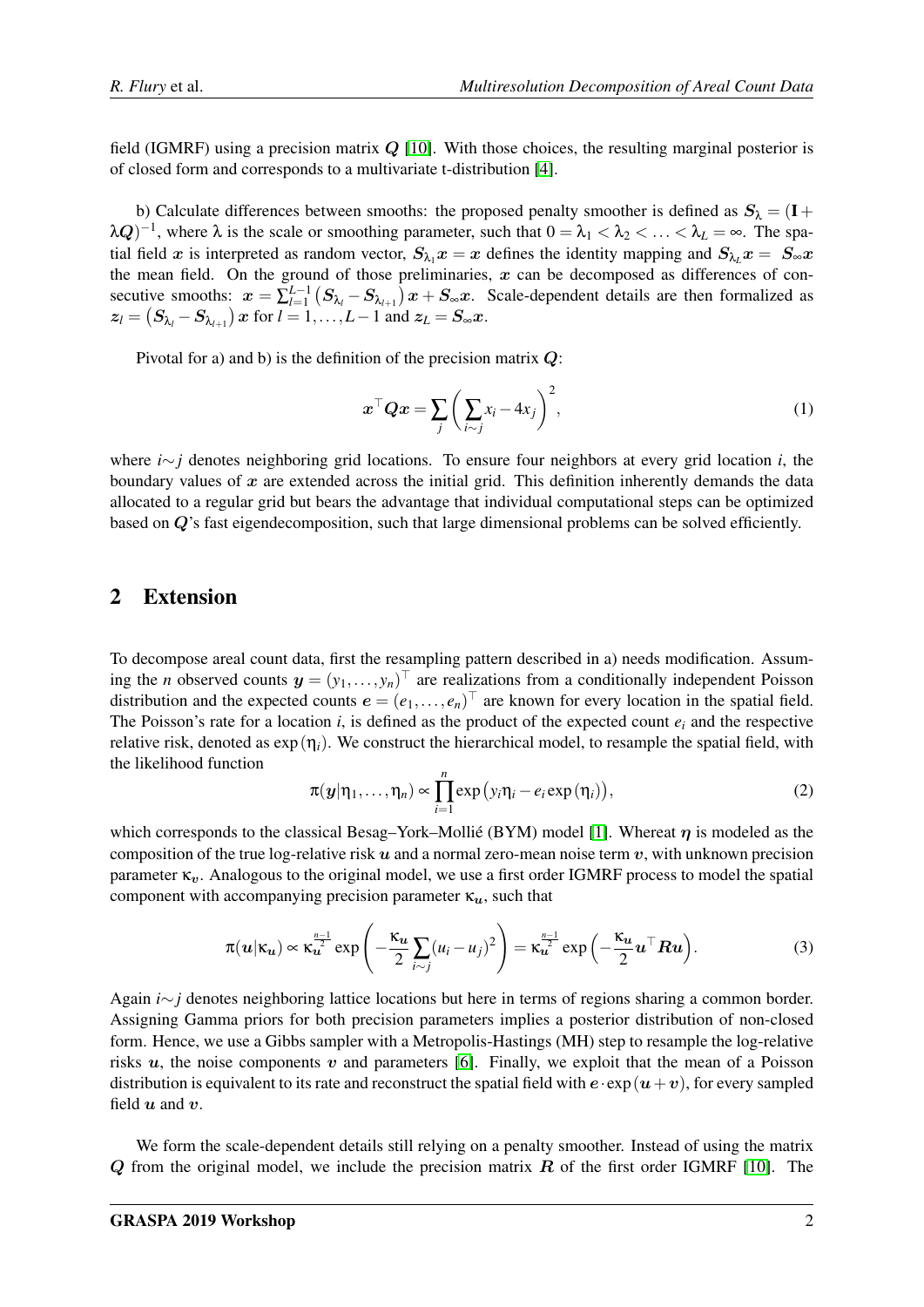definition of  **does not limit the data to be associated with a regular grid and can be constructed based** on adjacency relations of the respective observations. Since we use a different precision matrix, the optimized implementation relying on Q cannot be employed but we alternatively take advantage of the precision's sparse structure and apply tailored algorithms [\[5\]](#page-3-6).

# 3 Application

The extension's feasibility is demonstrated on the German oral cavity cancer dataset [\[8\]](#page-3-7). This data includes cancer counts for 544 districts of Germany over 1986–1990, as well as the expected number of cases derived demographically. The main bulk of the oral cavity counts range between one and hundred counts per district but single highly populated districts have up to 500. The data including additional relevant information is available via the R package spam [\[5\]](#page-3-6). Following the multiresolution decomposition steps, we first resample the areal counts using suitable sampler specifications [\[6\]](#page-3-5) and verify the convergence of the MH sampler with common diagnostic tools [\[2\]](#page-3-8). Figure [1](#page-2-0) shows how well the reconstructed field corresponds to the original data. Only in northeast Germany, where the field is less smooth, the differences are larger. Since the BYM model was designed not to be oversensitive to extreme counts, part of the resampling difference can be explained through its damping effect [\[11\]](#page-3-9).



<span id="page-2-0"></span>Figure 1: Oral cavity cancer data on logarithmic scale. Left: the observed number of cases; middle: the mean of the reconstructed fields; right: the difference between the left and the middle panels.

In the second step, we choose suitable scales ([\[9\]](#page-3-10))  $\lambda_1 = 0$ ,  $\lambda_2 = 1$  and  $\lambda_3 = 25$  and form scaledependent details (Figure [2\)](#page-2-1). Completing the decomposition, we calculate pointwise probability maps [\[7\]](#page-3-0) (Figure [3\)](#page-3-11). The detail  $z_1$  reflects spatial noise as well as the relatively low or high counts in the data. This is also supported by its pointwise probability map, where no large red or blue clusters are visible.  $z_2$  catches larger patches of districts and shows local peculiarities. Detail  $z_3$  consists of the largest scale range and shows the east-west or nationwide trend but this trend is less distinct compared to the more local ones, indicated by the legends of each panel.



<span id="page-2-1"></span>Figure 2: Scale dependent details z*<sup>l</sup>* = Sλ*<sup>l</sup>* log(e · exp(u+v))−Sλ*l*+<sup>1</sup> log(e · exp(u+v)), summarized by their posterior means. Left:  $E(z_1|y)$ ; middle:  $E(z_2|y)$ ; right:  $E(z_3|y)$ .